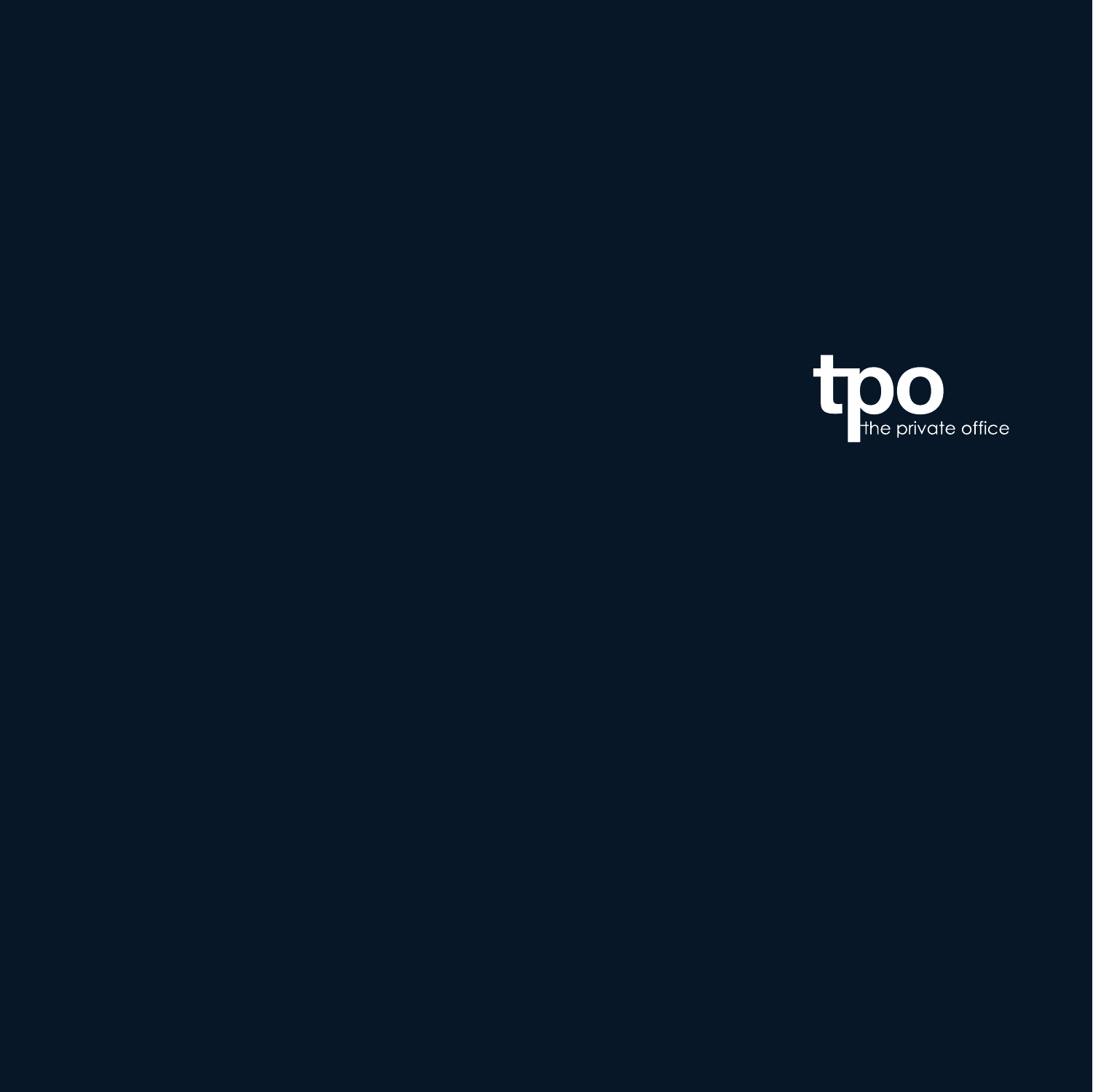Trusted Experience **Objectivity** United Results Future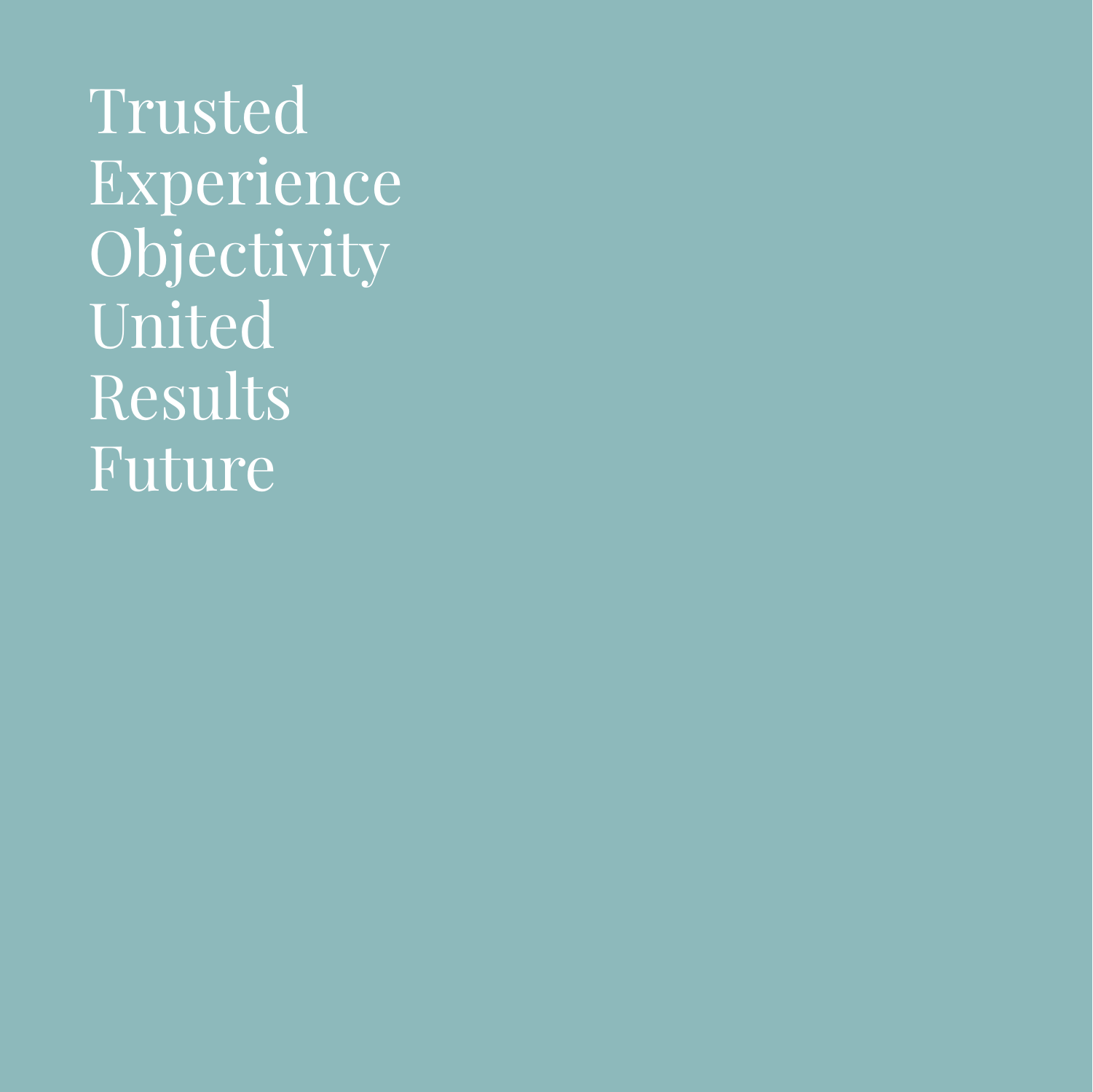#### One trusted adviser to secure and increase your wealth

The Private Office is an award winning team of independent, chartered financial experts united by one vision: to provide a personal and bespoke wealth management service.

You have one trusted adviser to help with everything from major investment decisions to looking after your financial mail. We operate just as a traditional family office would; combining our skills and experience to offer an independent, service focused financial counsel.

## One experience for your finances

The Private Office is led by a team of expert financial advisers brought together by the ethos that our work should be driven by your needs.

We have combined our experience and worked together as a team for more than a decade, and we have a personal relationship with every client: each one receives the special attention of one adviser and the combined knowledge and experience of us all.

Our approach has been proven time and again. That's why people have trusted us with their finances – many for more than 20 years.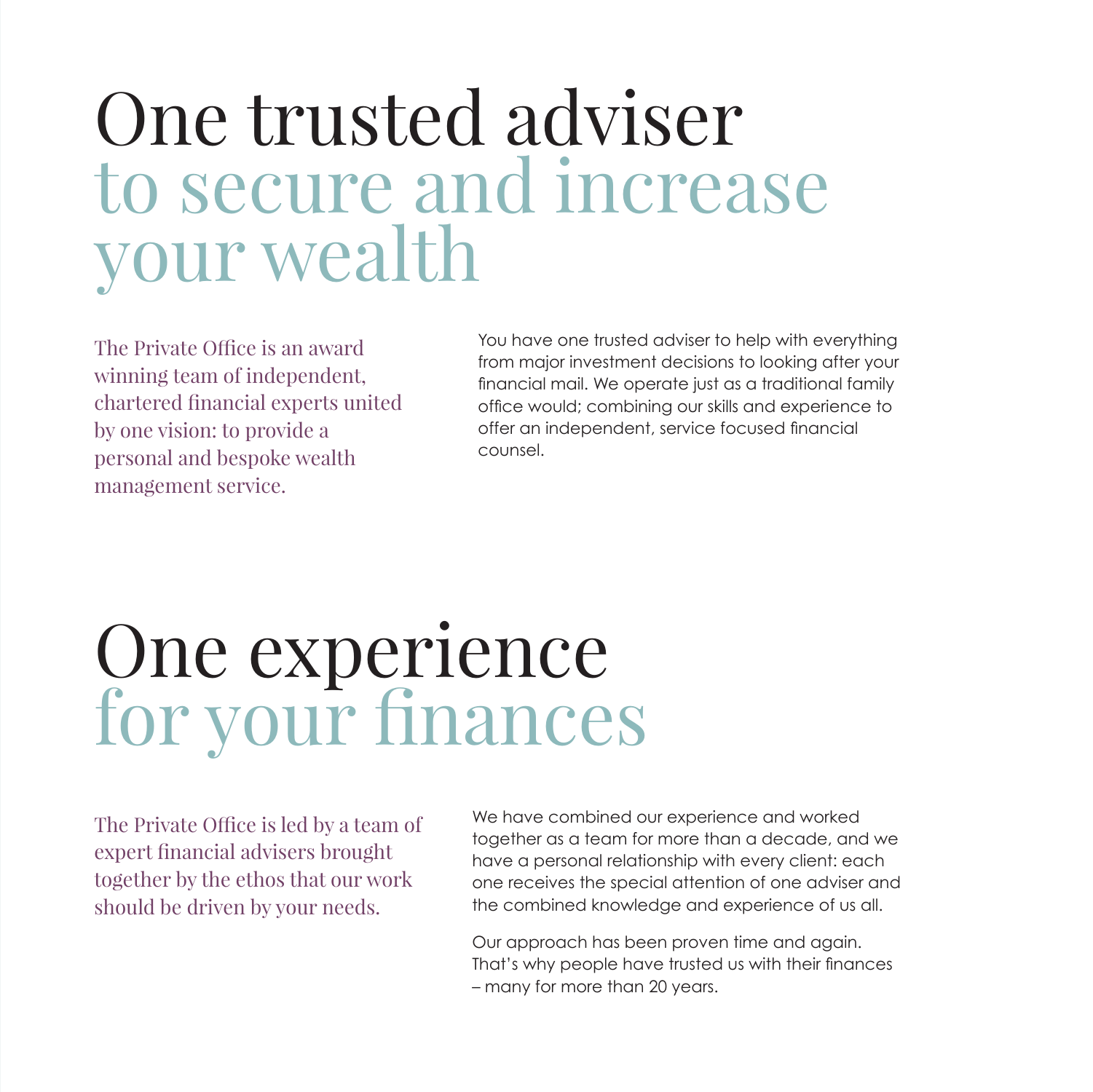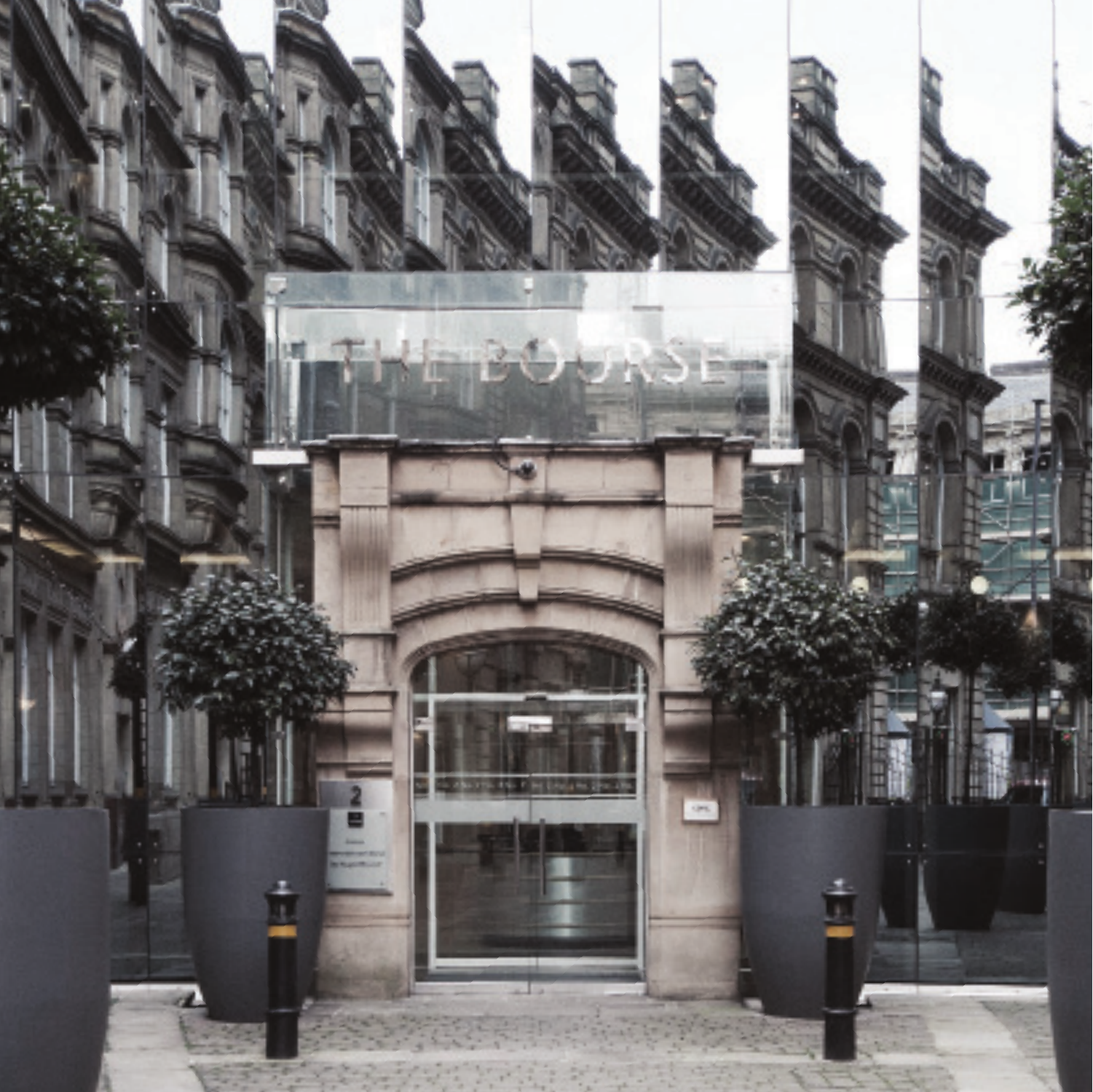### Total objectivity founded on informed analysis

Our clients value our commitment to providing bespoke solutions to meet their financial goals. Rigorous research, a hunger to understand the markets better than anyone else, and a pledge to find the best solutions for your financial needs, inform every recommendation we make.

We manage your finances through a tightlycontrolled system of proven processes. This is delivered with an extensive support team of paraplanners, researchers and administrators who scrutinise, review, and act on a constant flow of financial information. Discretion is implicit in everything we do.

The system ensures that investments are monitored on your behalf and changes recommended when needed.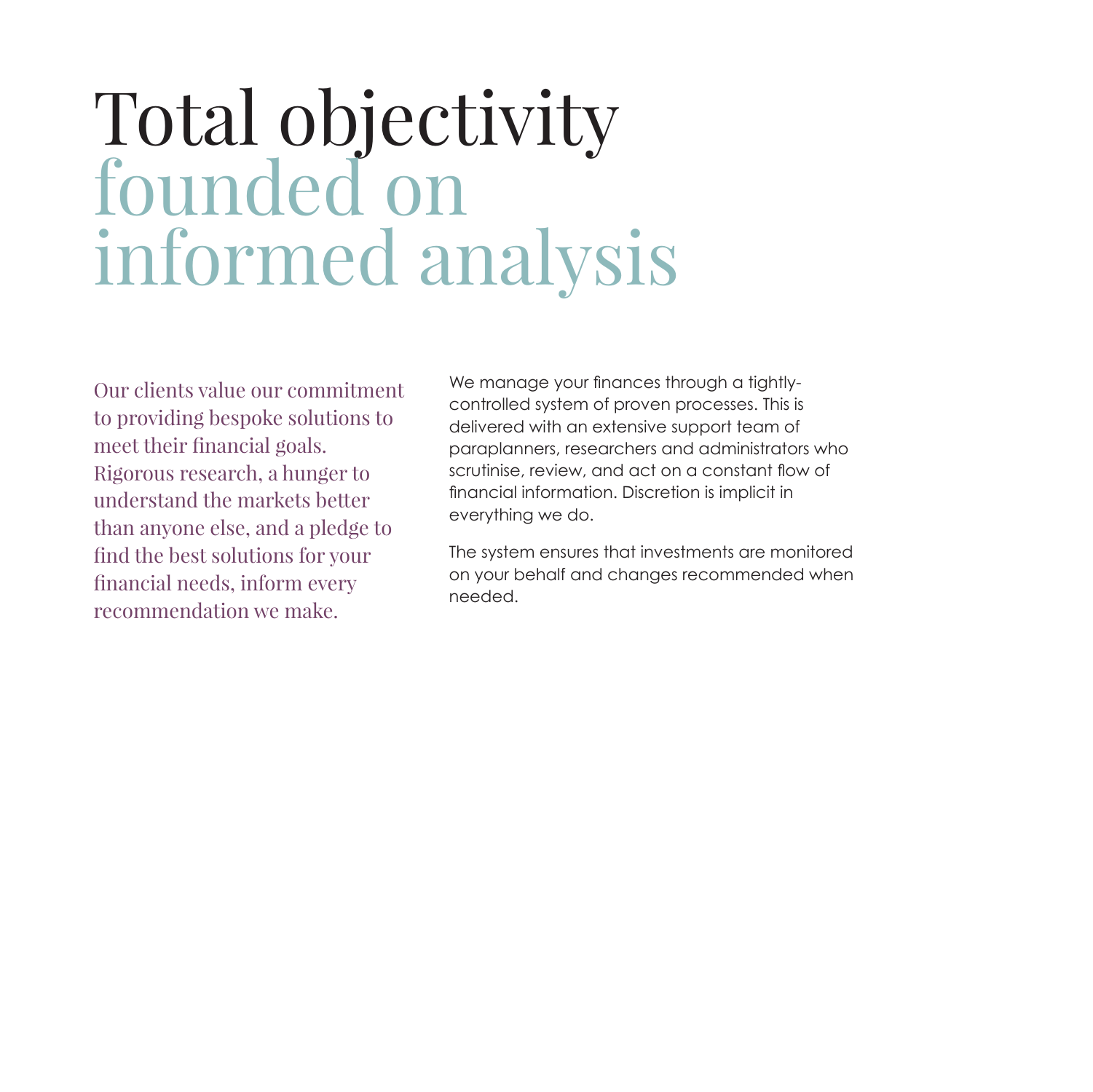#### Knowledge

We know where to find the best investment ideas and solutions. It's no coincidence that people come to us with exclusive and exciting opportunities.

**COMPOSITE**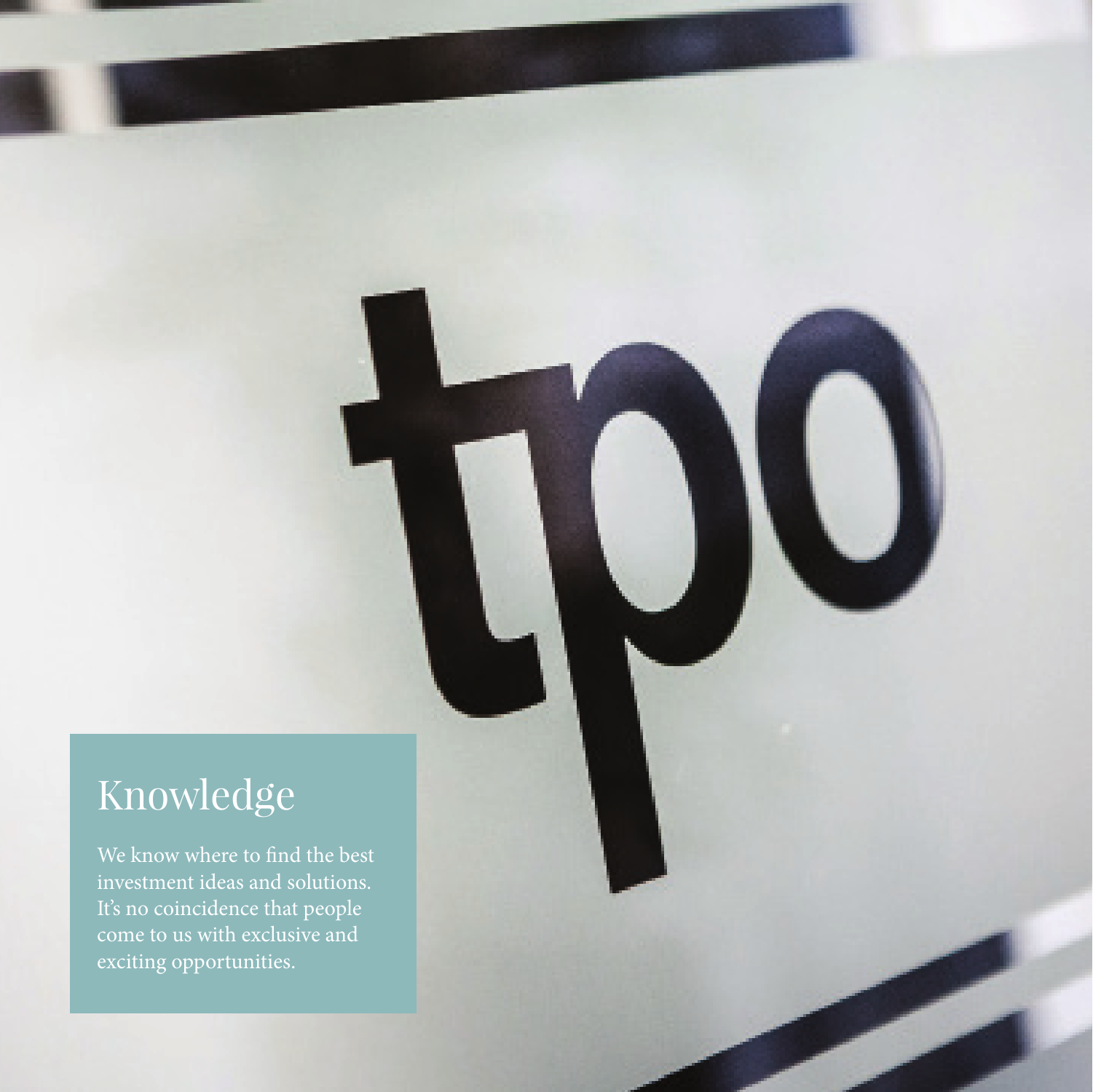### A diverse team united to assure financial continuity

The Private Office provides the optimum balance of specialist and general financial consultation expertise. Our collective experience is vast: accumulating 250 years in UK and overseas high street banks, insurance companies, investment banks and stockbrokers.

Some planners have honed their tax planning and investment portfolio management expertise over three decades; others have specialised for years in personal injury cases or family wealth. Each has the support of a team of technicians, administrators and a quality assurance adviser to ensure thoroughness and due diligence.

Weekly briefings bring us all together to review the markets, sound out new ideas and discuss proposals, building in checks and balances every step of the way.

Whilst investment values can go down as well as up, every investment opportunity is vetted for you by a specially formed in-house team, The Private Office Investment Committee.

This is our blueprint for delivering consistent service in everything we do – from answering your phone call to translating the most complex financial information.

Each team member at The Private Office plays a part in managing every portfolio. This not only ensures continuity of service, it secures you the knowledge, experience and understanding of the whole team.

We share passion and enthusiasm for our chosen work and a rare insight that the world of finance can be as creative as you are willing to make it. We have access to a wide range of investment ideas and solutions, from the conventional to the unique, and we vet them all to find the best suited to each client.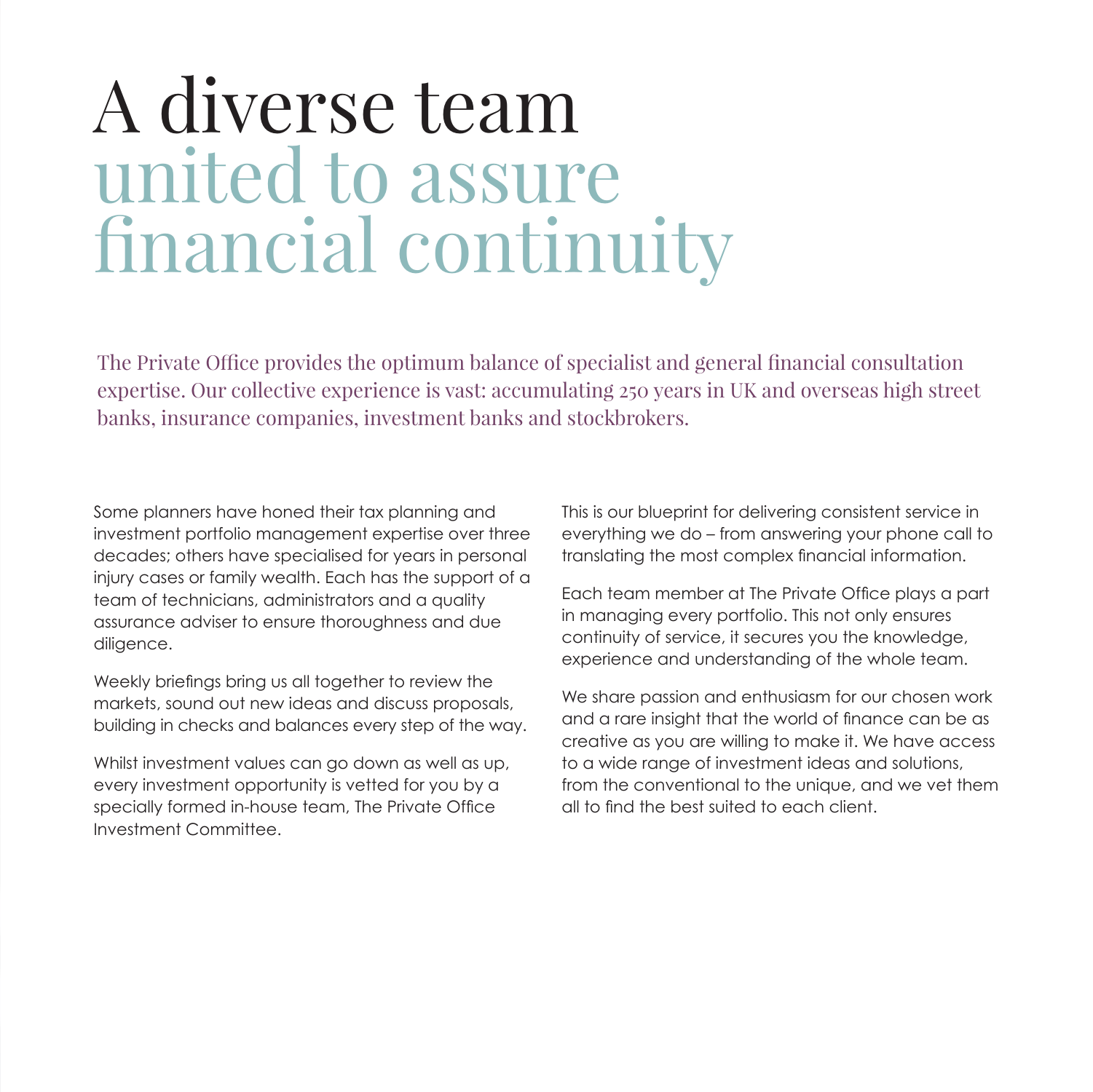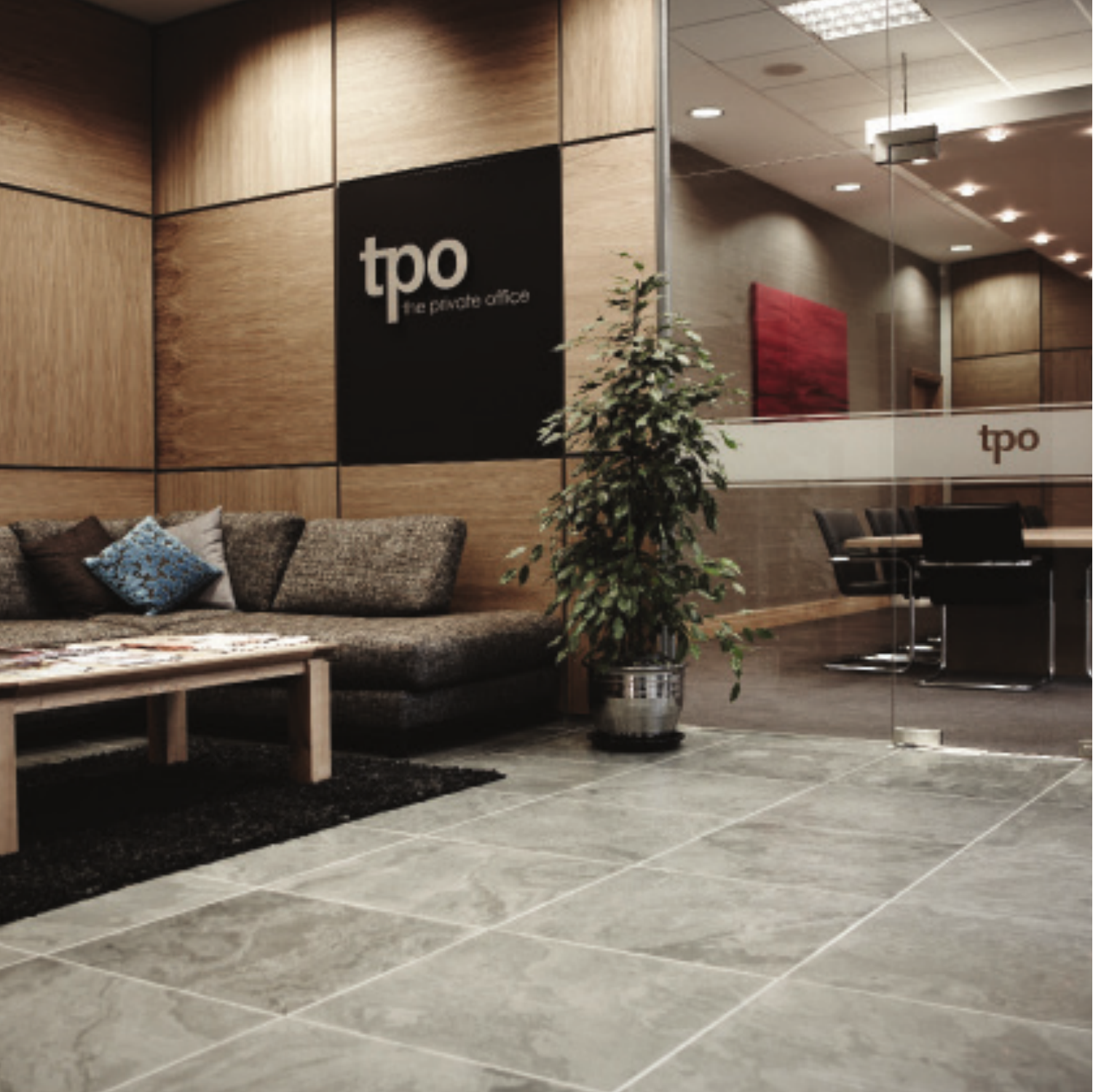# Our approach shaped by individual needs

We manage many portfolios valued in excess of £250,000. The needs of clients, whether they are successful entertainers, captains of industry or people who have suffered catastrophic injuries, are dictated by their unique personal circumstances. So our relationships with them are as individual as our personal friendships.

Some clients are financial professionals, others have never had to open a bank statement. Some call on us only to vet and ratify their latest investment choices, while others need us to handle the smallest detail – even down to the filing.

While we insist on meeting each client at least annually for financial review, some people like to see us monthly or more frequently.

We adapt our approach to your needs, working with you at your office, our office, your home or anywhere else that meets your expectations.

We act as financial translators when needed, helping to demystify the business at hand. We ensure that you don't have to deal with any unnecessary paperwork. Once we have the information we need, and your agreement to proceed, we will complete all documentation on your behalf.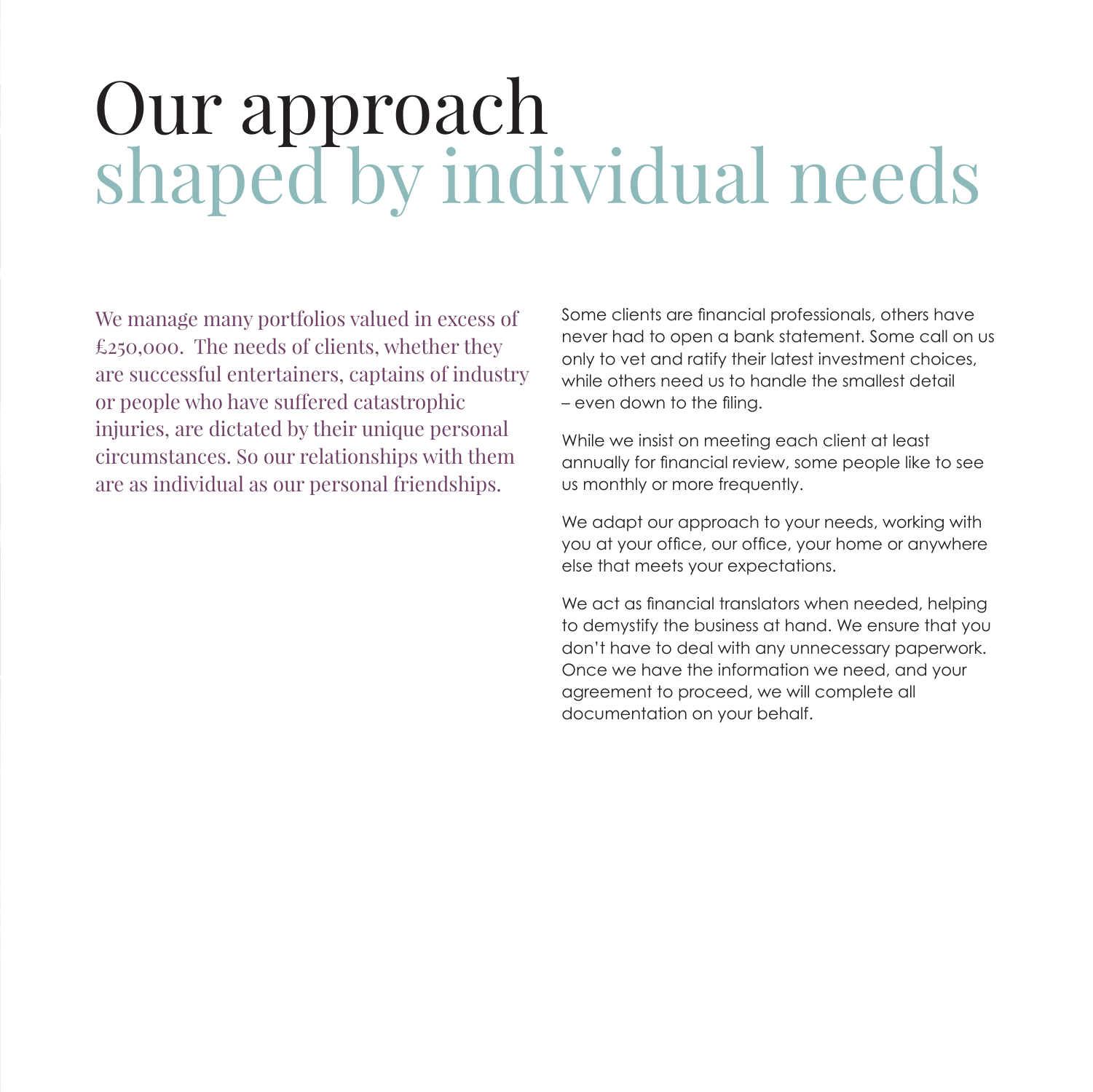# Results add up to our reputation

We spend time getting to know our clients. Only then will we take an informed view on the most appropriate allocation of assets across investment solutions: from property to equities and bonds, and from commodities to managed futures. Taking this time to agree what your portfolio should look like enables us to pinpoint the optimum individual investments.

Our approach has won over the most tentative of clients. Some have tested us with a small part of their portfolio and subsequently entrusted us with their entire finances. Our results have impressed them. That's why many of the professionals who recommend us to their clients choose us as their personal financial advisers. That's also why our own team members say they would entrust their family's finances to us.

Four unbreakable golden rules guide us:

- We fully investigate financial security and counterparty risks
- We ensure consistency in risk-adjusted returns
- We evaluate cost and tax when assessing value for money
- We only work with companies which put the client first

And six core principles shape our strategies:

- To maximise cash returns
- To manage risk
- To allocate assets strategically
- To minimise costs
- To improve diversity and have due regard for investment criteria
- To rebalance investments regularly and explain the full implications of every recommendation

Once a portfolio is live, we ensure that the investments' performance is monitored, scrutinised and administered on behalf of clients, who are updated fully at each review meeting.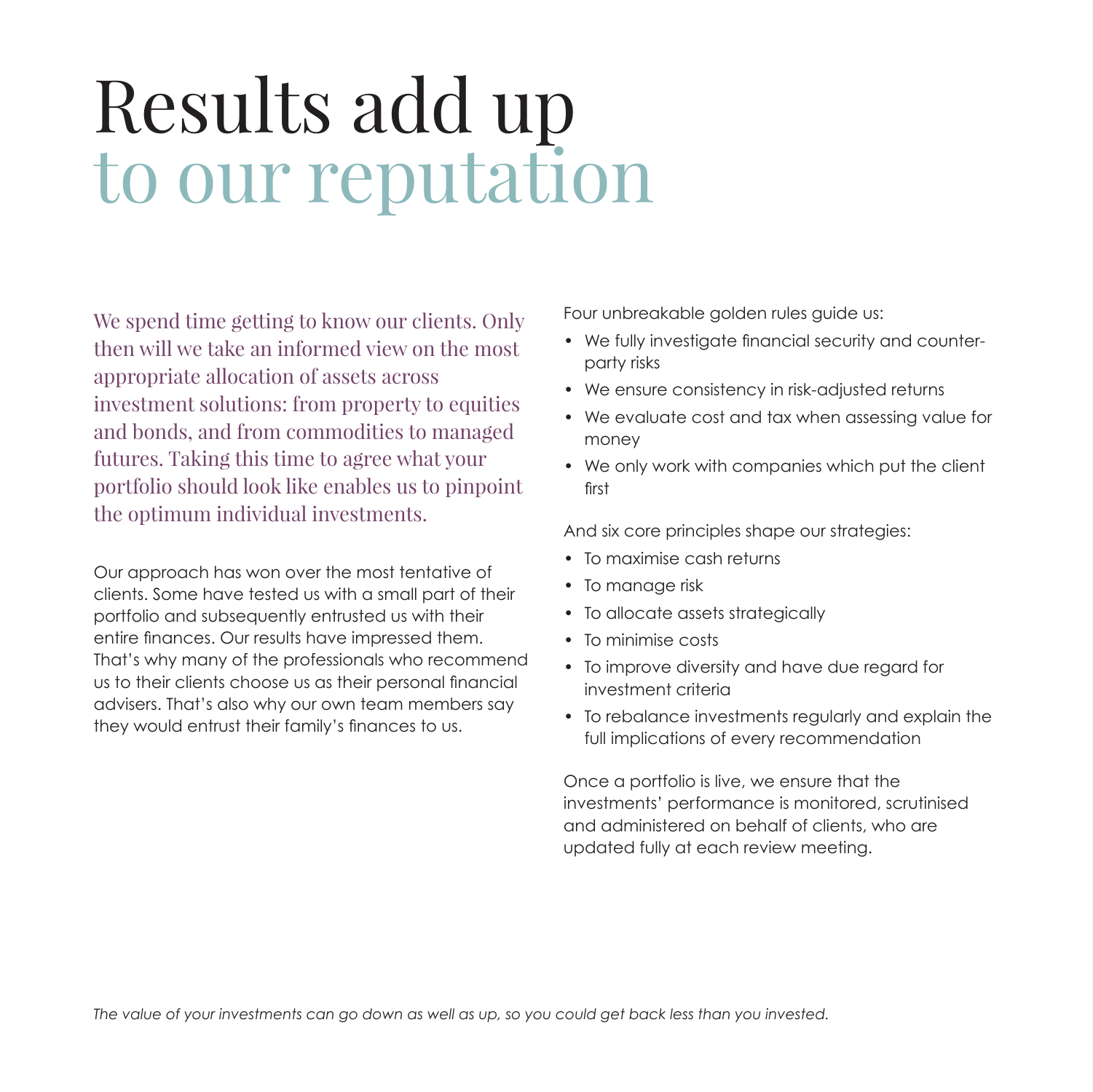# Looking to the future with creativity and clarity

The Private Office objective is to find everbetter ways to protect and grow our clients' wealth, ensuring that life's financial storms don't blow them away. The services we deliver to get there may look familiar, the thinking behind them, and the solutions we find are anything but. Our services include, but are not limited to:

- Personal financial planning
- Long-term care planning
- Corporate financial planning
- Charity investment management
- UK and specialist pension planning
- Investment portfolio management
- Alternative and esoteric investments
- Tax estate and inheritance tax (IHT) planning
- Clinical negligence/catastrophic personal injury
- Legacy and succession planning
- Structural financial planning
- Expert/professional witness cases
- Entrepreneurial planning

#### Trust

The Private Office sets out to be completely transparent and open about fees and costs. Payment structures across the industry can be obscured in technical detail. We translate that detail, making sure you know exactly what your investments and our advice will cost.